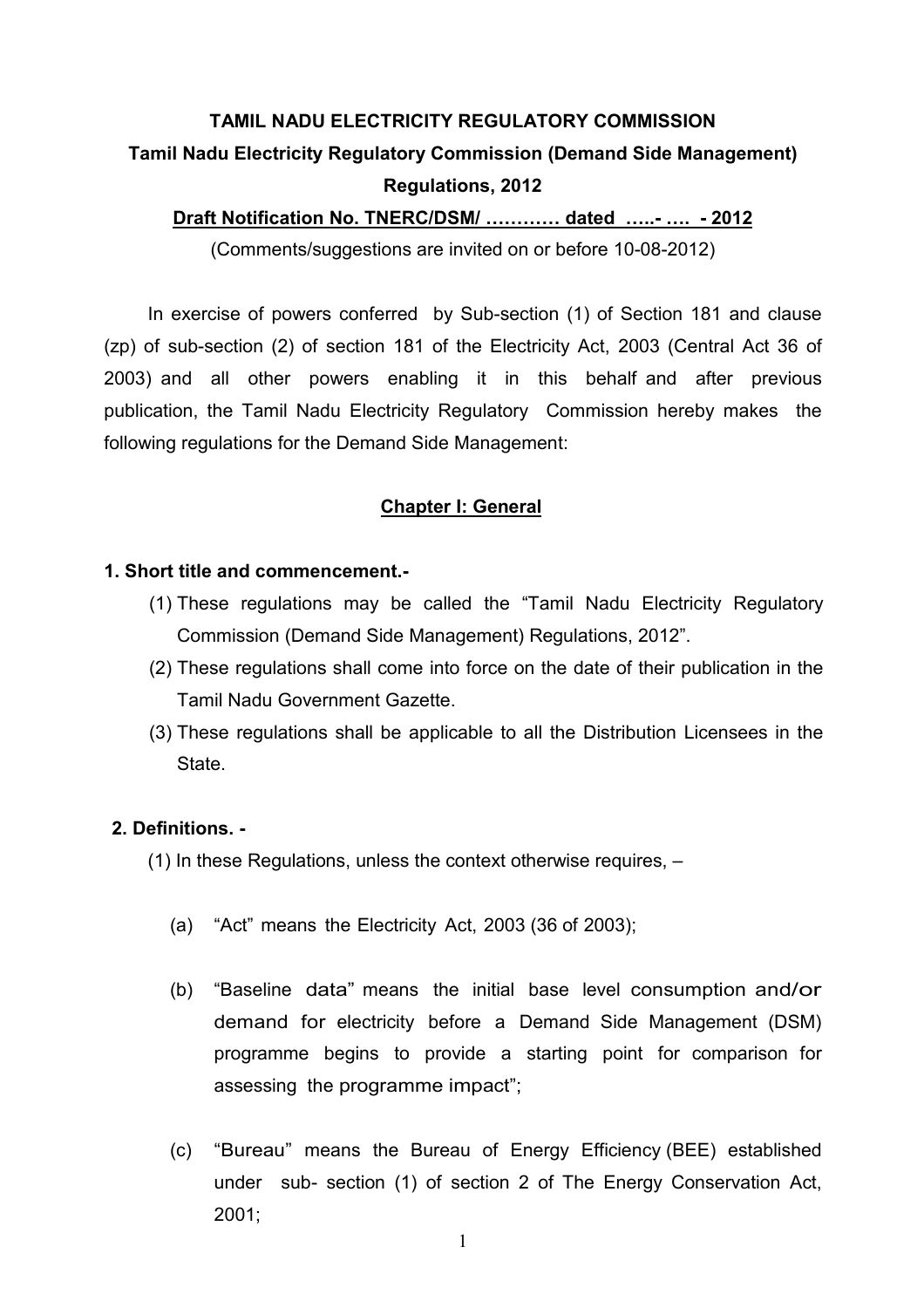- (d) "Commission" means the Tamil Nadu Electricity Regulatory Commission;
- (e) "Cost Effectiveness Index" means an indicator of the attractiveness of any investment in DSM programme or when compared to the costs of energy produced and delivered in the absence of such an investment;
- (f) "Demand Side Management" means the actions of a Distribution Licensee, beyond the customer's meter, with the objective of altering the end-use of electricity - whether it is to increase demand, decrease it, shift it between high and low peak periods, or manage it when there are intermittent load demands - in the overall interests of reducing Distribution Licensee costs;
- (g) "DSM Resource Acquisition" means a mechanism to implement DSM projects through customers, Energy Service Companies, Non-Government Organisations, manufacturers/suppliers, or other private sector organizations, with payment made to them by the Distribution Licensee for the resultant energy and load reductions;
- (h) "Energy Services Company" means a company which is in the business of providing energy efficient and load management equipment and/or services to end-use customers and is approved by Bureau;
- (i) "Evaluation, Measurement and Verification (EM&V)" means activities which evaluate, measure and verify performance or other aspects of DSM/energy efficiency programs or their market environment; and
- (j) "Monitoring and Reporting" means activities which monitor and evaluate the progress of DSM/energy efficiency programs of the Distribution Licensee.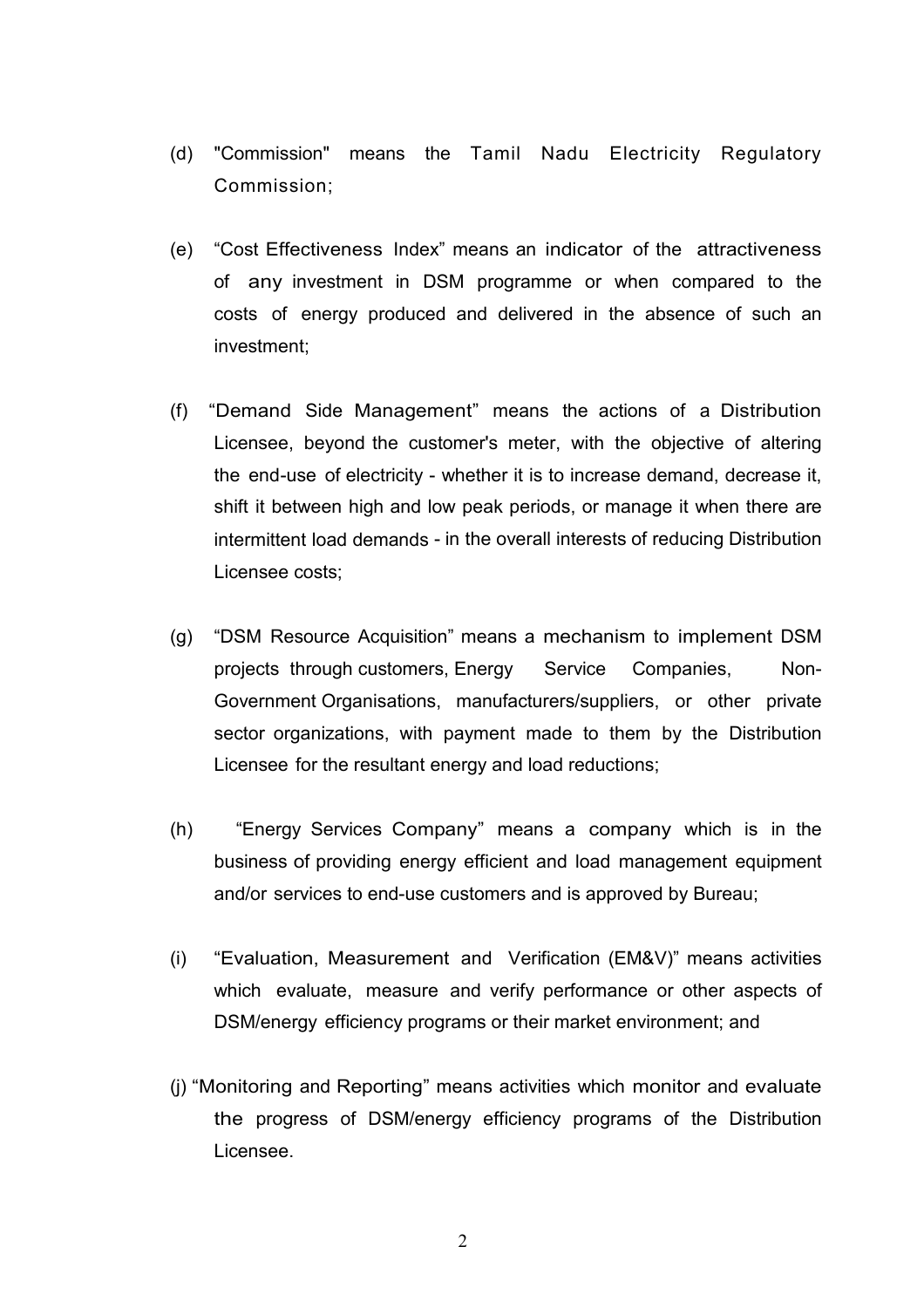# Chapter II: DSM Objectives, targets and guidelines

# 3. DSM Objectives, benefits and types. -

- (1) The objective of DSM is to control, reduce and influence electricity demand, breaking the economic barrier of the higher fixed cost, market transformation associated with efficient equipments, reduction of fossil fuel dependence, reduction of energy consumption, creation of economic value for the consumers and the electricity sector by implementation of suitable policies and measures;
- (2) Implementation of DSM leads to reduction of energy consumption and peak demand so that generation transmission and distribution network extension can be avoided or postponed. Consequently, there will be a drop in primary energy consumption and consequential reduction in greenhouse gas emissions. DSM is one of the rare types of investment which generates its own economy. The economical and efficient use of resources also results in lowering the overall cost of electricity. DSM actions are win/win solutions with positive impacts for all the stakeholders involved;
- (3) Types of DSM measures include the general measures that improve the consumers' level of information about the rational use of electricity, incentives to the use of more efficient equipments and the measures that influence the behaviour of consumption.

# 4. Basic Principles. -

- (1) Every Distribution Licensee shall make DSM an integral part of their day-today operations, and undertake planning, designing and implementation of appropriate DSM programmes on a sustained basis;
- (2) All such DSM related activity/ programmes undertaken by the Distribution Licensee —
	- (a) shall need to be cost effective for the consumers' of the Distribution Licensee as well as to the Distribution Licensee themselves;
	- (b) shall protect the interest of consumers and be implemented in an equitable manner;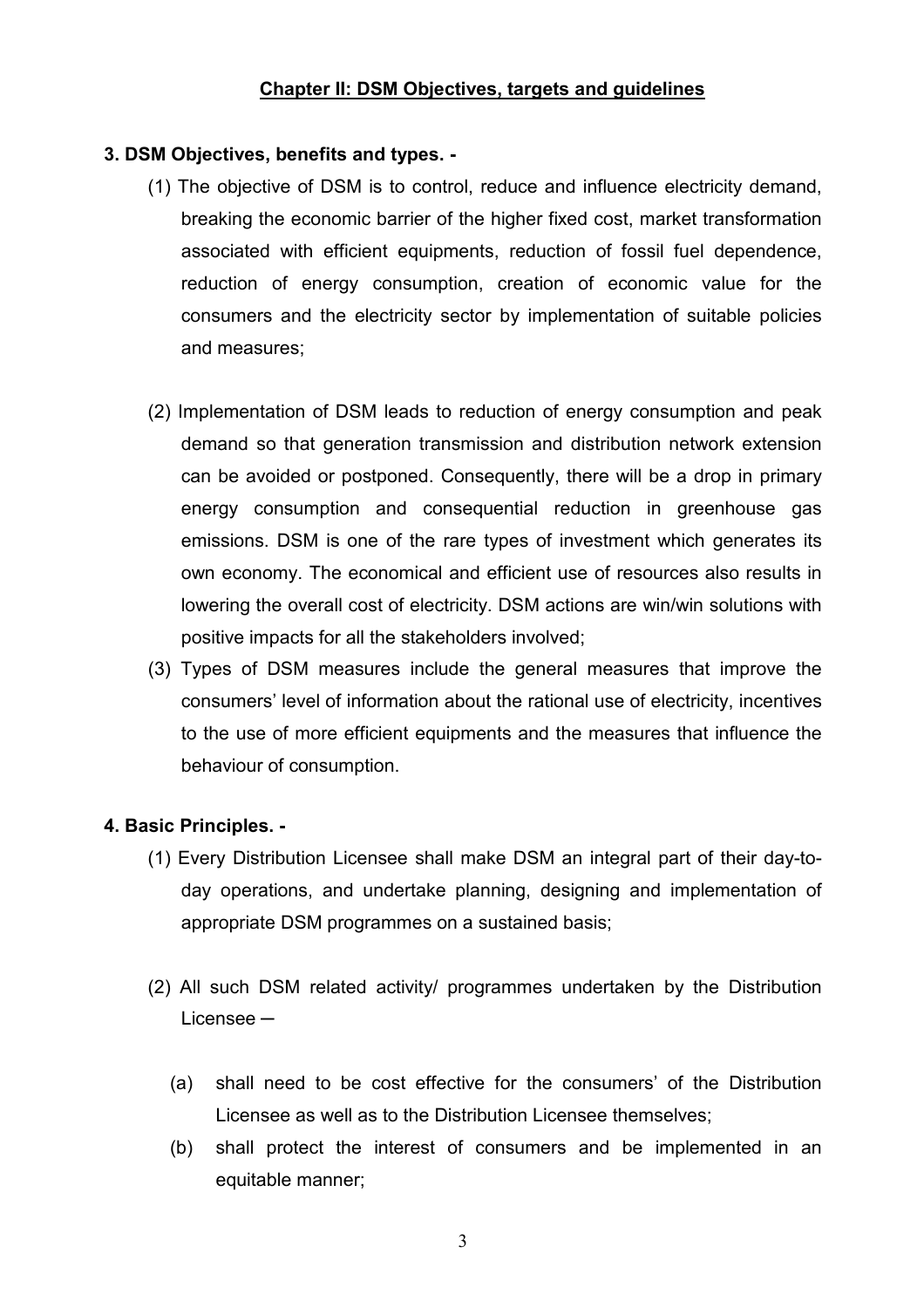- (c) shall result in overall tariff reductions for all the consumers of the licensee.
- (3) Distribution Licensee shall be guided by these regulations.
	- (a) while planning and submitting long-term power procurement plan to the Commission as part of their application seeking determination of tariff;
	- (b) while submitting to the Commission the measures proposed to be implemented by them as regards load management, energy conservation and energy efficiency;
	- (c) while submitting to the Commission the impact on energy and demand, together with the cost benefit analysis.
- (4) While carrying out cost-effectiveness, Distribution Licensee shall be guided by the Commission's guidelines issued in this regard.

# 5. Assessment of technical potential for DSM. -

- (1) The Distribution Licensee in the State shall carry out assessment of potential for DSM in the State one year before the start of every MYT Control Period/financial year. Notwithstanding above provision, the first assessment of technical potential for DSM shall be carried out within six months of the notification of these Regulations;
- (2) Distribution Licensee shall be guided by methodology developed by Bureau and/or as guided by the Commission while assessing of technical potential for DSM.

# 6. DSM Targets. -

- (1) The Commission shall establish DSM targets for Distribution Licensee;
- (2) While setting DSM target for the Distribution Licensee, the Commission will give due consideration to factors such as consumer mix, load profile, etc.;
- (3) DSM targets may include the following:
	- (a) Percentage reductions in load growth;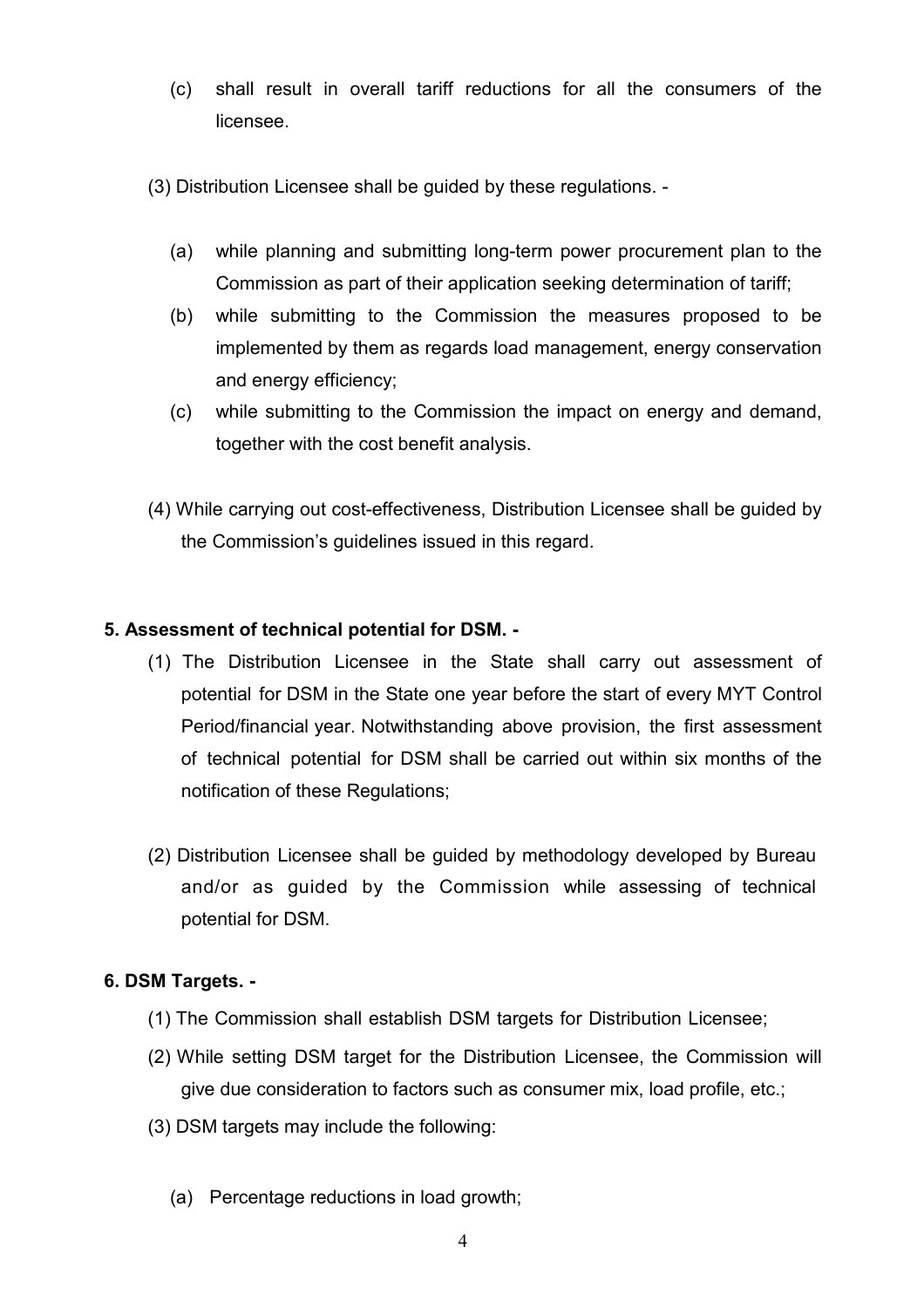- (b) Savings in kW, kWh;
- (c) Savings as a percent of total resources to meet load;
- (4) While establishing the targets, the Commission shall consider the technical potential in the State as assessed by the Distribution Licensee, technoeconomic viability of the DSM projects, etc.

#### 7. Guidelines on DSM process. –

- (1) General guidelines issued by the Bureau and the Commission will help the Distribution Licensee in execution of the following activities:
	- (a) Load and market research;
	- (b) Implementation of DSM programmes;
	- (c) Cost Effectiveness Assessment of DSM programmes;
	- (d) Monitoring and Reporting of DSM Plans and programmes;
	- (e) Eligibility criteria for DSM programmes;
	- (f) Methodology for setting DSM targets and funding levels;
	- (g) Database development framework;
- (2) Issuance of such guidelines shall not be a pre-requisite for preparation and submission of the first DSM plan by the Distribution Licensee

#### Chapter III: DSM Cell

#### 8. Constitution of DSM Cell, its roles & responsibilities. -

- (1) The Distribution Licensee shall constitute DSM Cell at corporate level headed by an officer not below the rank of Superintending Engineer within one month of notification of these regulations. Further, sub cell at each region level headed by an officer not below the rank of Executive Engineer shall be formed especially to implement the DSM programmes within six months from the date of notification of these regulations.
- (2) The DSM cell and sub cells constituted in this regard especially shall look after the DSM activities and shall be given optimum workforce to carry out all the DSM related jobs;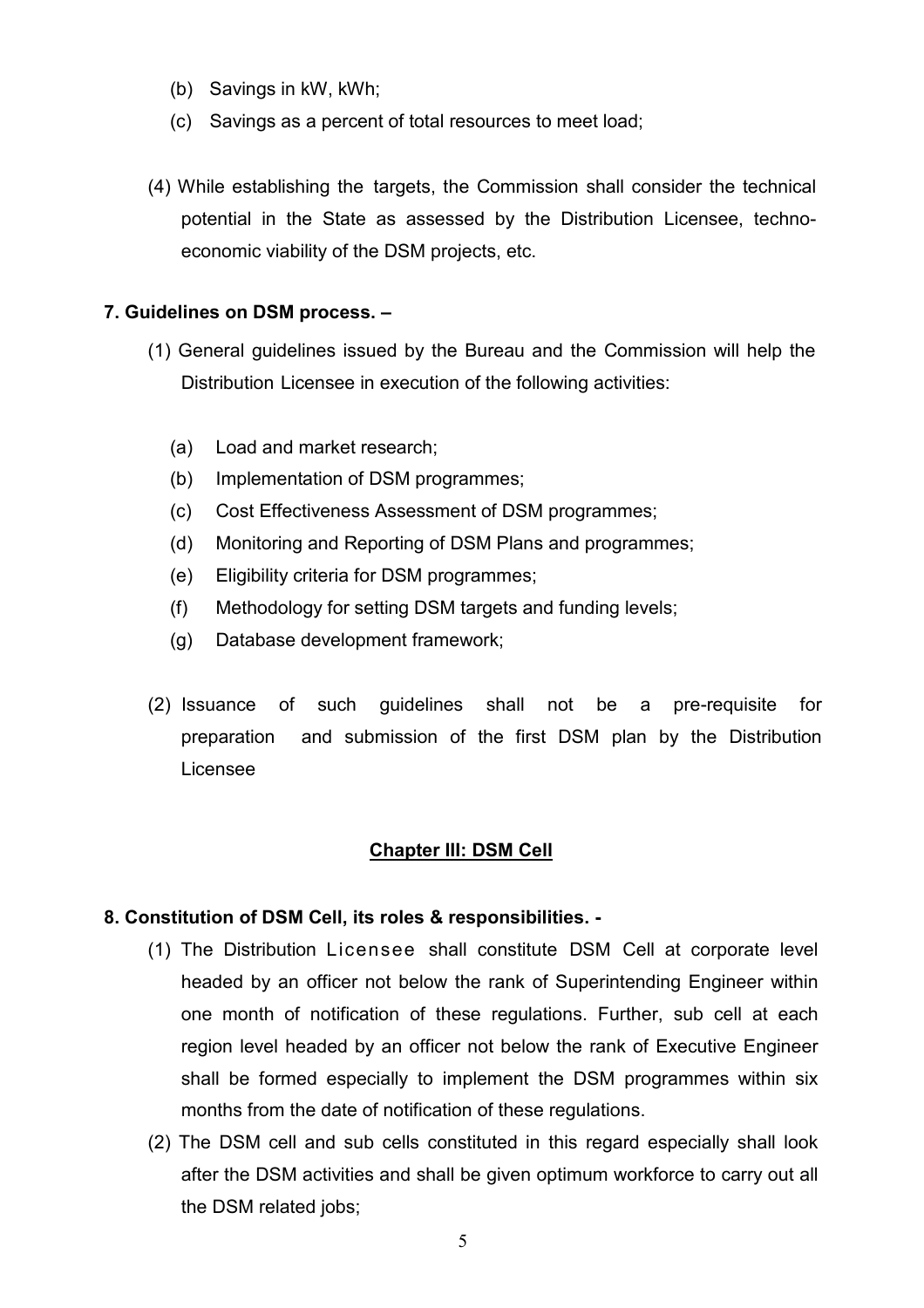- (3) The DSM cell and sub cells shall offer consultation either free or at nominal charge to the individual consumers to carry out DSM related activities in their homes/industries/establishments, etc.;
- (4) The DSM Cell and sub cells so constituted shall be provided with necessary authority and resources so as to execute the functions assigned to it under these Regulations;
- (5) The DSM Cell shall be responsible for:
	- (a) Load research and development of baseline data;
	- (b) Formulation of DSM Plan;
	- (c) Design and development of DSM projects including cost benefit analysis, plans for implementation, monitoring & reporting and for measurement & verification;
	- (d) Seeking necessary approvals to DSM Plan and individual programmes;
	- (e) Implementation of DSM programmes; and
	- (f) Any other additional function that may be assigned by the Commission from time to time.

# Chapter IV: DSM Consultation Committee

# 9. Constitution of DSM Consultation Committee (DSM-CC) & its functions. –

- (1) Constitution of DSM-CC. DSM-CC shall be set up by the Commission which shall be the nodal agency to assist the Licensee & the Commission to drive the DSM programme under the DSM Regulations. The DSM-CC shall comprise of:
	- (a) Secretary of the Commission to act as the Convener;
	- (b) Director/Engineering to act as Secretary of DSM-CC;
	- (c) One representative from the distribution Licensee who is not below the rank of Chief Engineer;
	- (d) One representative from State Transmission Utility who is not below the rank of Chief Engineer;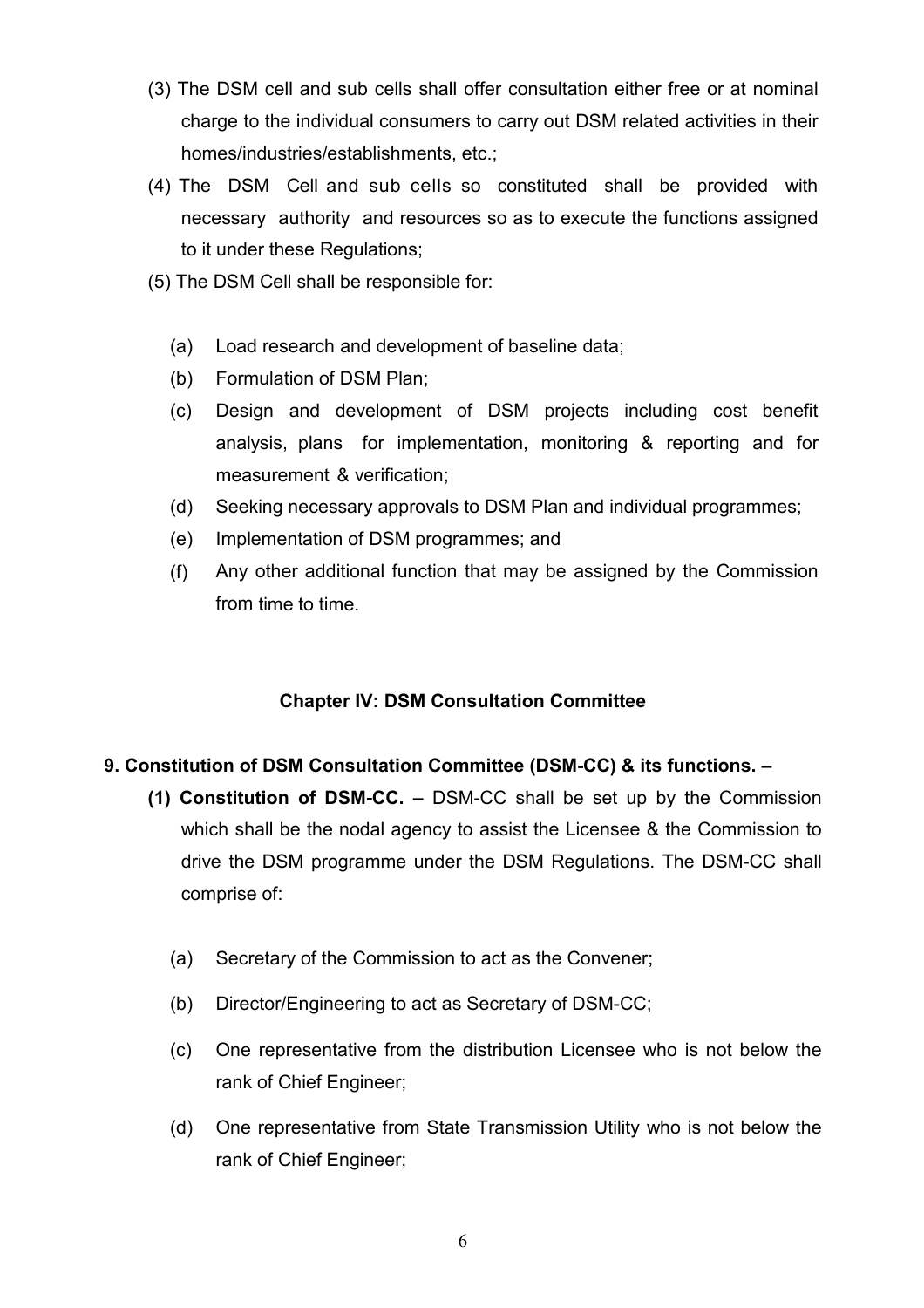- (e) Chief Electrical Inspector to the Government (State designated agency for energy audit and efficiency);
- (f) General Manager / Tamil Nadu Energy Development Agency;
- (g) One representative from BEE of senior rank;
- (h) Maximum five numbers representatives from educational and research institutions; industry, agriculture & general public who have special knowledge or experience of power sector to be nominated by the Commission;

# (2) Functions of DSM-CC. -

- (a) To advise the licensee on conducting continuous consumer surveys and Load Research to seek information on end-use technologies, usage patterns, willingness to pay, sensitivity studies, market research etc. to assess DSM potential;
- (b) To approve awareness activities/campaigns/exhibitions, consumer interaction sessions developed by the licensee & to supervise the same thereafter;
- (c) To promote cross-learning among the stakeholders to design appropriate DSM programmes and plans;
- (d) To advise innovative Tariff offerings to promote DSM;
- (e) To review DSM programme and DSM Plans submitted by the licensee and to advise the Commission in assessment and in approval;
- (f) To evaluate the terms set by the financiers/ bankers for funding DSM Plan;
- (g) To provide support to the Commission for instituting DSM Plan/Programme monitoring, review, evaluation, measurement and verification (EM&V) as and when required;
- (h) To study the impacts of already implemented DSM programmes;
- (i) To apprise the Commission about all DSM related activities on quarterly basis.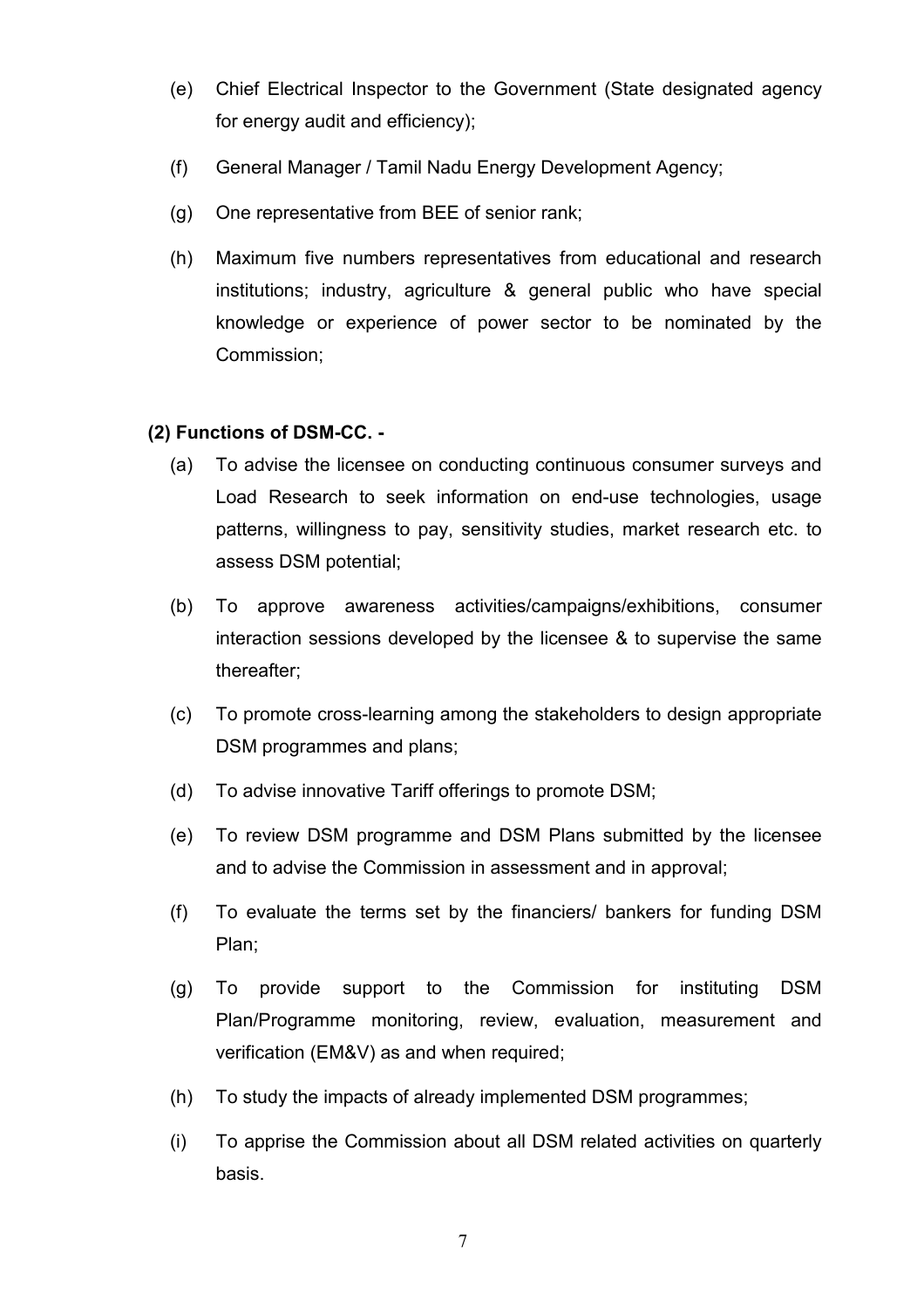# Chapter V: DSM Process

#### 10. Load and market research and development of baseline data. -

- (1) Distribution Licensee shall undertake load research to identify the target consumer segment/s and end uses for DSM programmes to build the necessary database;
- (2) Distribution Licensee shall undertake market research to estimate market potential for specific energy efficiency technologies and applications, establish key performance indicators, and determine existing baseline market conditions;
- (3) On the basis of the results of load and market research, the Distribution Licensee shall develop baseline data for its area of supply;
- (4) Distribution Licensee m a y design, develop and implement the initial few DSM programmes on the basis of available data and studies completed by BEE till the complete baseline data is available for its area of supply and establishment of base line data shall not be a pre-requisite for design of such initial DSM programmes by the Distribution Licensee.

### 11. Formulation of DSM Plan. -

- (1) Distribution Licensee shall formulate and submit to the Commission a perspective DSM Plan covering the control period, within one year of notification of these regulations. The Plan shall include
	- (a) An overall goal for DSM Plan;
	- (b) Description of DSM programmes to form a part of DSM Plan;
	- (c) Implementation process and schedule of each programme in the plan as a whole;
	- (d) Plan for Monitoring and Reporting;
	- (e) Indicative cost effectiveness assessment of programmes

Notwithstanding above, the first DSM Plan shall be prepared within one year of the date of these Regulations and shall be for the period till the end of ongoing MYT Control Period.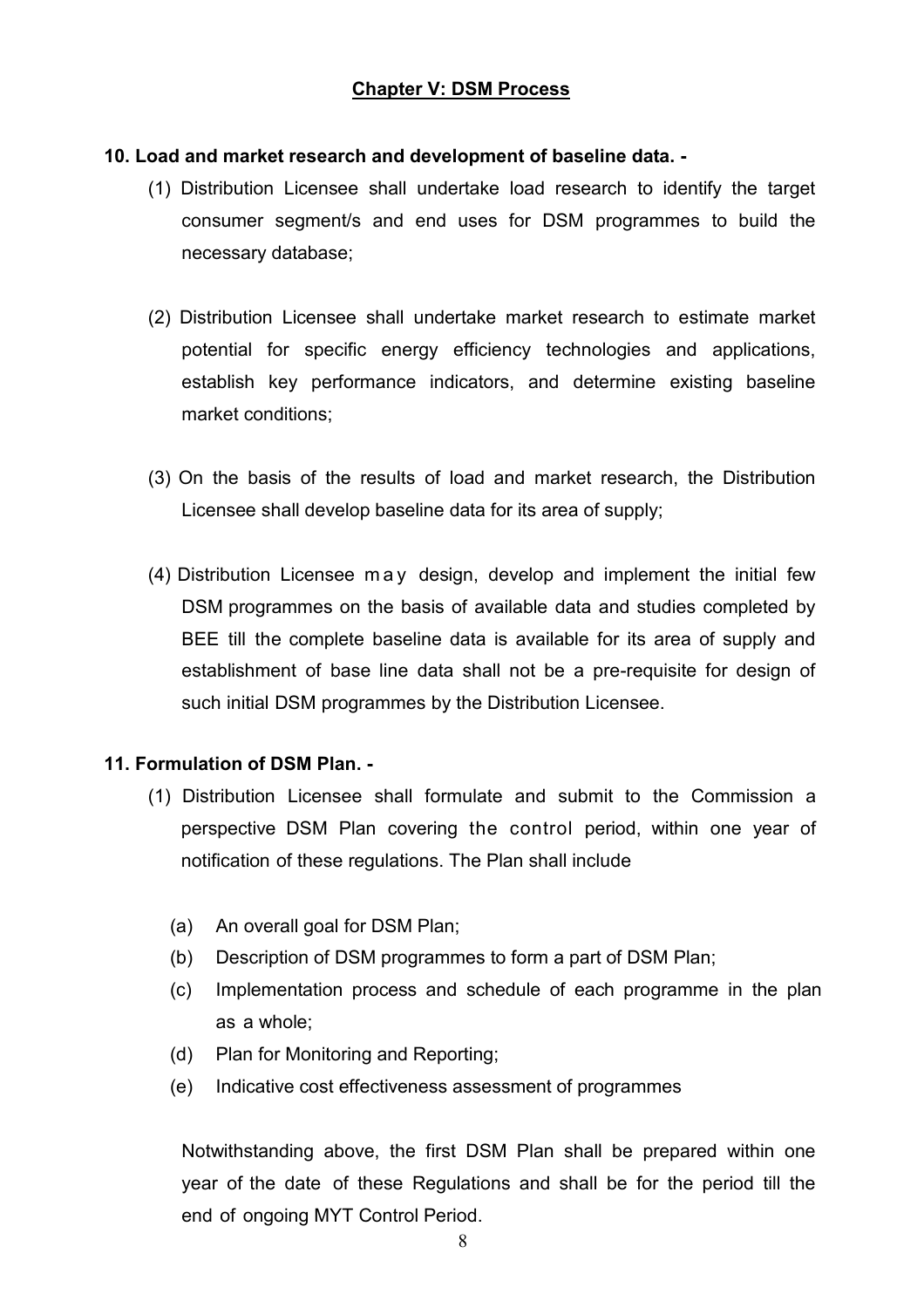- (2) The Distribution Licensee shall include all relevant DSM programmes (including multi-state programmes) developed by Bureau in its perspective plan as and when such programmes are announced by Bureau.
- (3) The Distribution Licensee shall submit on rolling basis, an annual plan, not inconsistent with the perspective plan, for upcoming year, along with the Annual Performance Review.
- (4) Selection and prioritisation of various DSM programmes in the DSM Plan shall be guided by the following factors:
	- (a) Cost effectiveness;
	- (b) DSM Objectives identified in Regulation 3;
	- (c) Whether the proposed programmes supplement National level efforts adopted by the Bureau; and
	- (d) Programmes with high visibility and therefore potential for creation of awareness within consumers

### 12. Commission review and approval of DSM plan. -

- (1) Distribution Licensee shall submit the DSM Plan to the Commission for approval at least six months before the start date of the next MYT period. The term of the plan shall coincide with the corresponding MYT term. The DSM plan submitted by the Distribution Licensee shall be in both hard and soft copies;
- (2) The Commission may adopt procedures as specified in the Conduct of Business Regulations for according approval to the DSM Plan and a miscellaneous petition shall be filed in line with Fees & Fines Regulations;
- (3) DSM-CC shall scrutinise the DSM programmes submitted by the Distribution Licensee. The Committee shall hold meetings, record all its observations in regard to the programmes, shortcomings, if any, shall be got removed. Thereafter, the Committee shall evaluate each programme and if satisfied, the Secretary shall put up the programmes to the Commission with comments. The Commission may get clarifications, if any, from the DSM-CC and / or the Distribution Licensee and will apply its wisdom to accord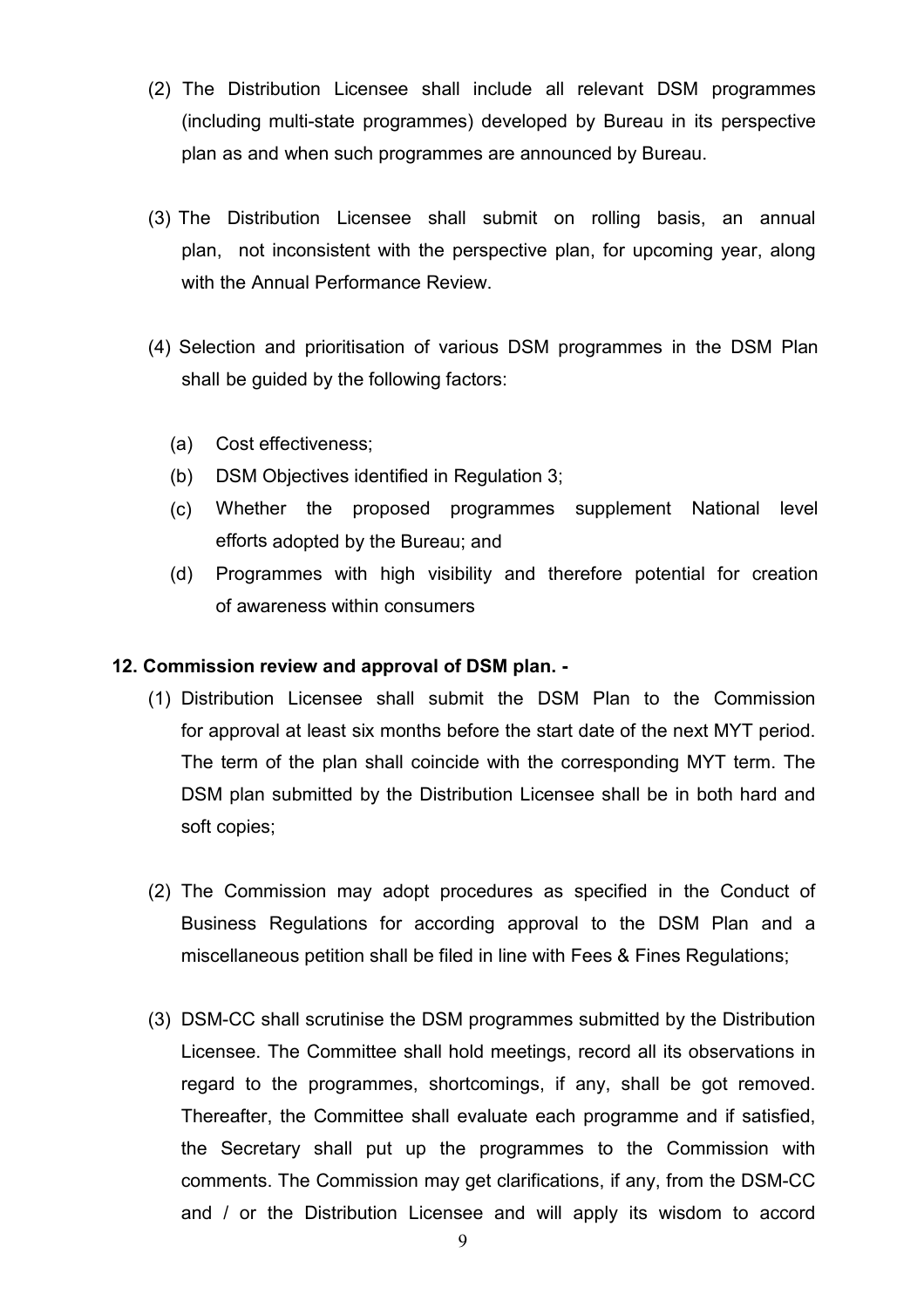approval to the programmes. If necessary, Commission may also refer the DSM programmes submitted by the Distribution Licensee to the State Advisory Committee before according approval;

(4) The Commission may encourage the DSM measures related to implementation of building Code, use of energy efficient or star rated appliances including agricultural pump sets;

# 13. Preparation of DSM Programme Document. -

- (1) After approval of the DSM plan, the Distribution Licensee shall prepare, for all DSM programmes included in the approved DSM plan, "DSM Programme Document" (PD);
- (2) The PD will guide implementation, monitoring, review etc. of all the approved individual DSM programmes contained in the plan. Each PD shall include the following:
	- (a) Description of the programme;
	- (b) Objectives and rationale for the programme;
	- (c) Consumer segments and estimated level of participation;
	- (d) Estimate of baseline;
	- (e) Assessment of programme in line with Cost Effectiveness;
	- (f) Mechanism for recovery of cost and performance incentives;
	- (g) Marketing, delivery strategy and Implementation schedule;
	- (h) Implementation mechanism e.g. Energy Service Companies, DSM bidding, DSM resource acquisition, etc;
	- (i) Monitoring and evaluation plan; and
	- (j) Plan for Training/Seminars/Workshops to increase consumer awareness.

### 14. Approval of DSM Programme Document. -

- (1) Prior to implementing any DSM Programme, the Distribution Licensee must obtain approval of the Commission;
- (2) The Commission shall approve a PD if it is in line with the Objectives set out in Section 3 of the Regulations. The Commission may direct modifications to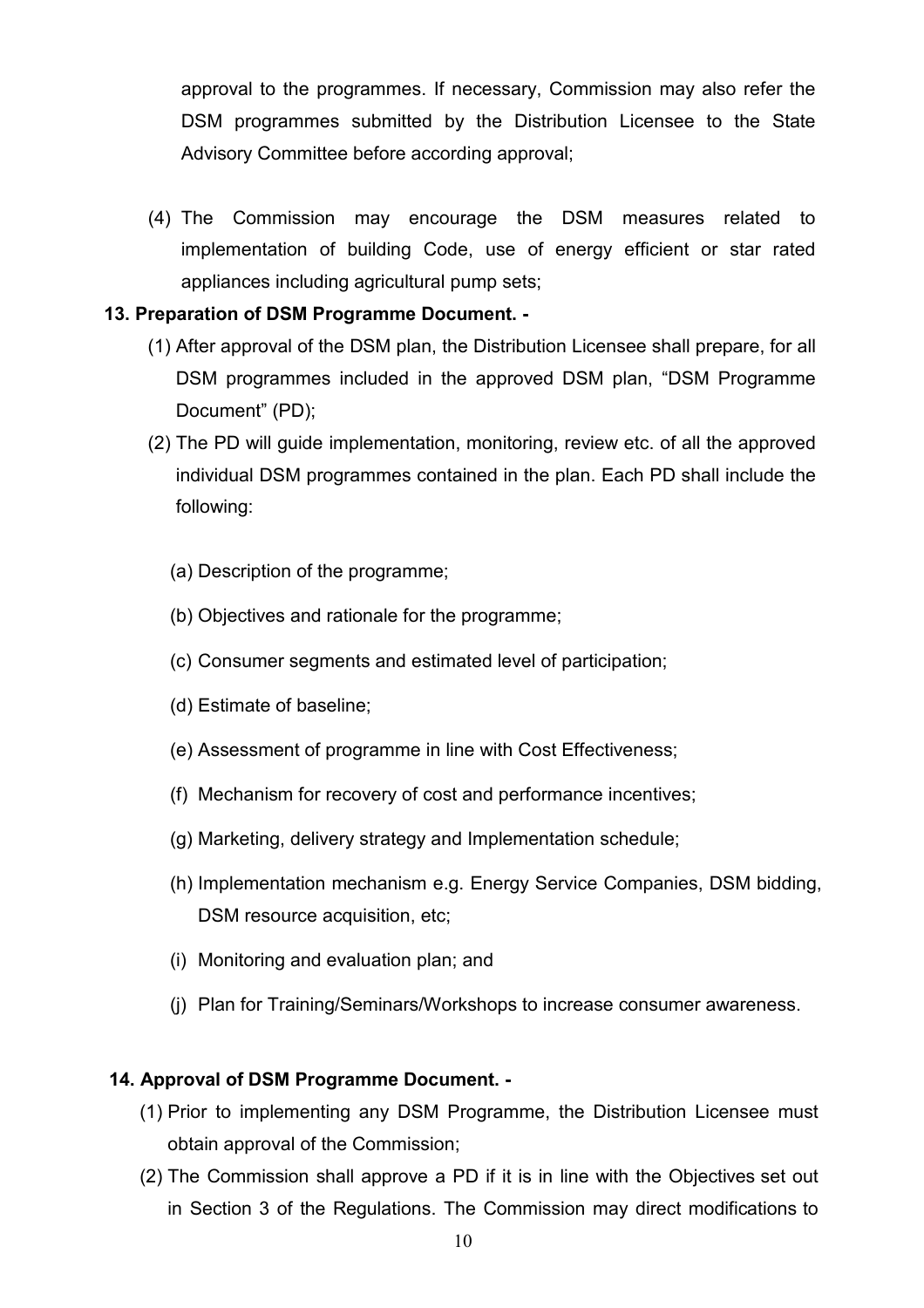proposed or on-going programmes to ensure consistency with the DSM Objectives. However, the Commission shall allow Distribution Licensee adequate time to notify consumers of program modification.

## 15. Implementation of DSM programmes

- (1) Distribution Licensee shall undertake implementation of DSM programmes in line with the guidelines issued by the Commission from time to time;
- (2) The implementation of the programme shall be undertaken in the manner approved by the Commission;
- (3) Distribution Licensee shall undertake implementation of quick gain DSM Programmes;
- (4) Distribution Licensee shall carry out implementation of activities assigned to it either by itself or through engagement of appropriate independent entity. While doing so, the Distribution Licensee shall ensure that continuity and consistency is maintained and interest of the consumers is not compromised

### 16. Mechanism for Cost Recovery. -

- (1) Distribution Licensee shall identify the net incremental costs, if any, associated with planning, design and implementation of programmes;
- (2) Distribution Licensee may propose methodology for recovery of net incremental costs through tariff or any other mechanism. The amounts so earmarked may be named as DSM fund and should be exclusively used for DSM objectives;
- (3) In order to qualify for cost recovery, each program must be
	- (a) Approved prior to implementation;
	- (b) Implemented in accordance with the approved program plan; and
	- (c) Implemented cost effectively.
- (4) The Commission may direct the Distribution Licensee to undertake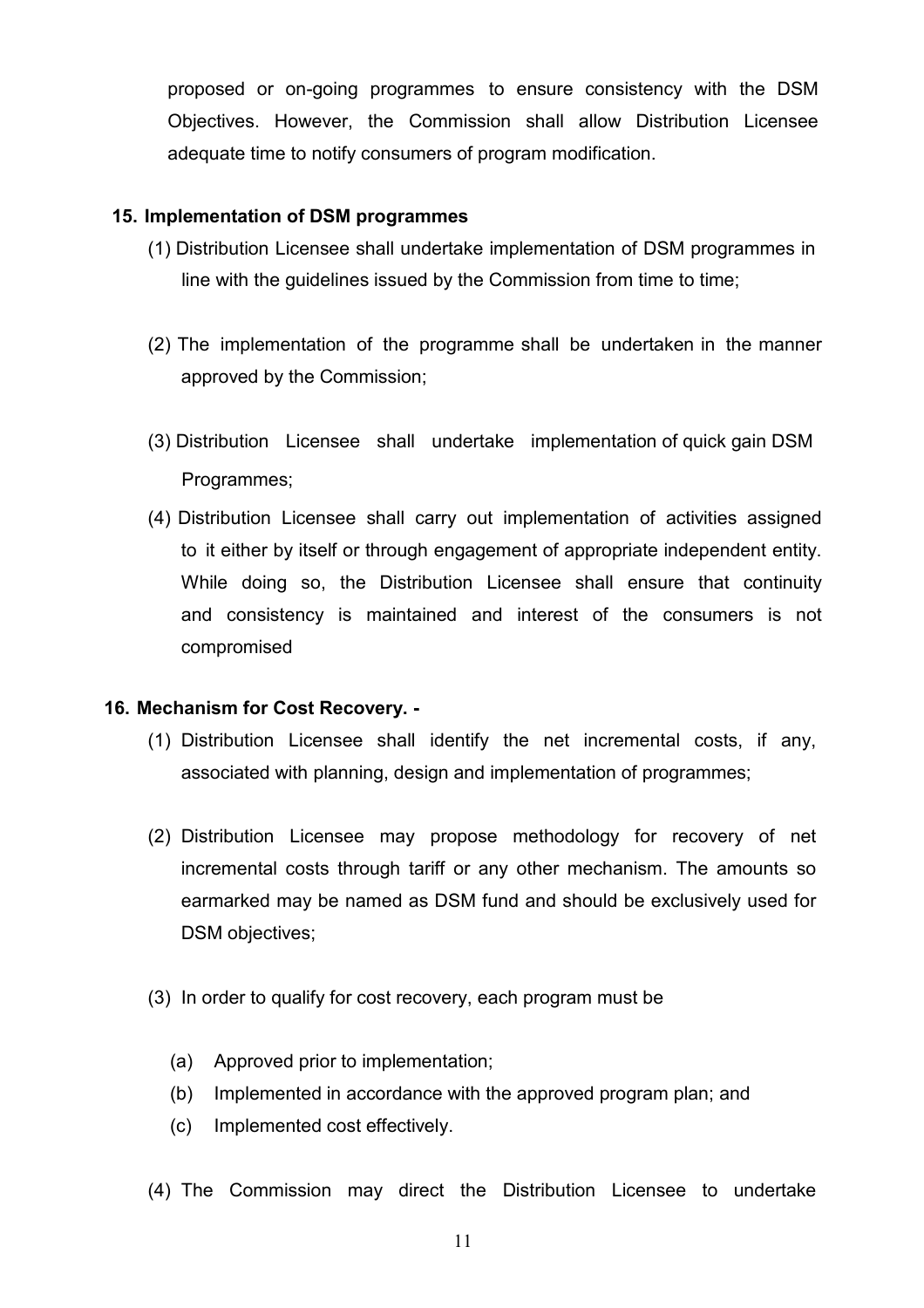DSM programmes that may not be cost effective but is highly beneficial to the society;

- (5) Distribution Licensee shall be allowed to recover all costs incurred by them in any DSM related activity, including planning, conducting load research, designing, implementing, monitoring and evaluating DSM programmes, by adding these costs to their ARR to enable their funding through tariff structure;
- (6) The Commission may direct the Distribution Licensee to adopt other complementing DSM funding approaches such as creating a pool of funds through collection of public benefits charge at a later date; if such an approach is found beneficial;
- (7) Distribution Licensee shall obtain the prior approval of the Commission for implementing DSM Programmes at the consumer premises through equity placements, provided that such programmes shall be eligible for Return on Investment and would be evaluated during the ARR approval process.

### 17. DSM Budget. -

- (1) Without prejudice to the generality of these Regulations, the following provisions shall apply:-
	- (a) Distribution Licensee shall set up a Multi-year DSM plan and DSM programme budgets and submit the same during the MYT approval and Annual Revenue Requirements (ARR) approval process;
	- (b) The budget shall be spent only after approval of aggregated DSM Plans/ Programmes and/or individual DSM Plans/Programmes by the DSM Consultation Committee;
	- (c) DSM implementation plan and associated budgets shall be substantiated with the prioritization of the possible programmes within the license area;
	- (d) The DSM budget to be spent every year shall be substantiated with the kW and kWh savings targets where such targets shall be developed by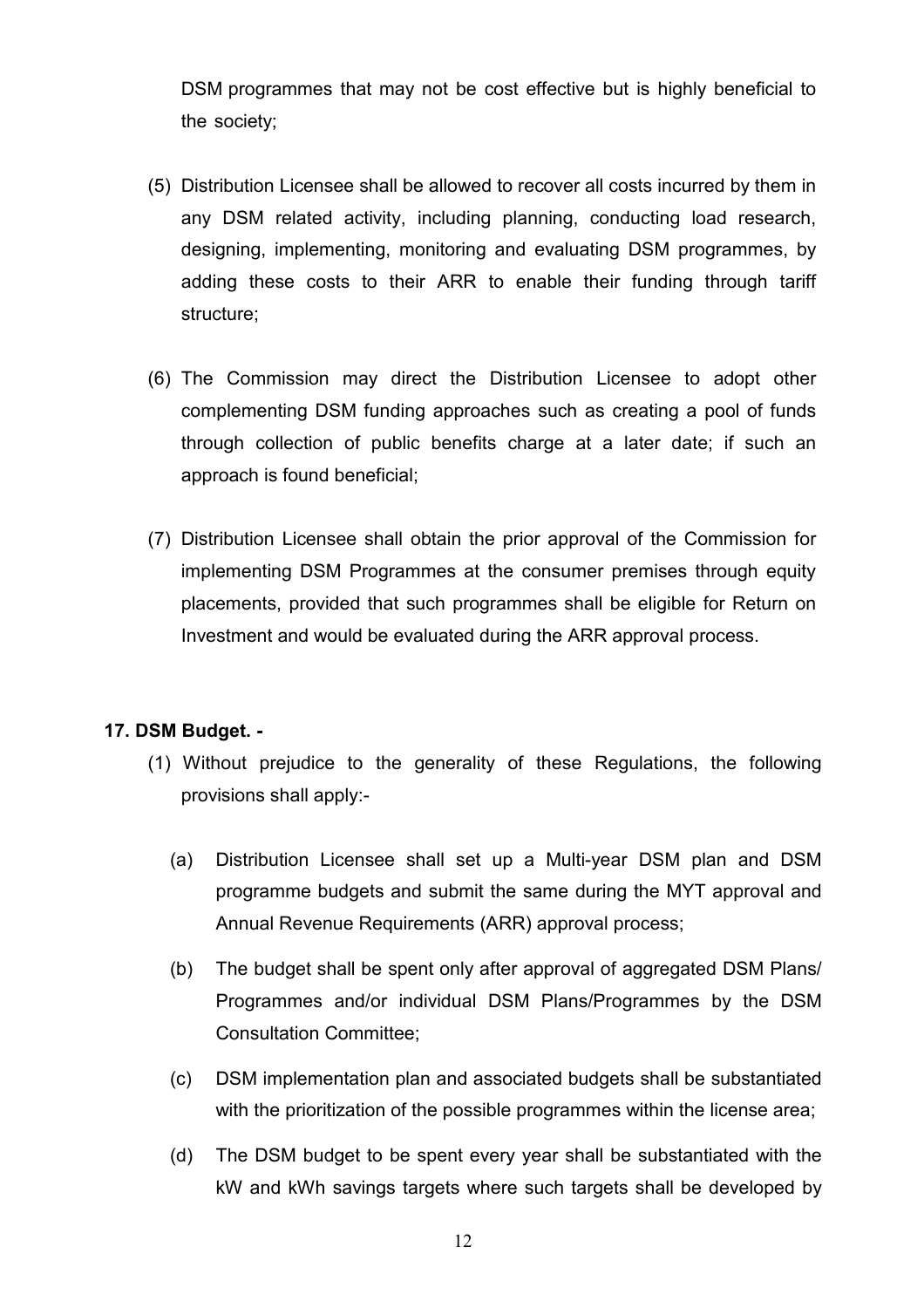carrying out detailed load research activity and implementing DSM programmes that may be directed by the DSM Consultation Committee proactively for the benefit of consumers in the State.

- (2) Distribution Licensee shall submit year-wise schedule of DSM plan implementation and corresponding budget allocations relevant to the savings or shifting/reduction of peak load;
- (3) The aggregated year wise funds requirement and achievements shall be the annual DSM budgets and annual DSM targets, respectively;
- (4) These annual DSM budgets and targets, determined and approved at the beginning of the planning cycle shall be revisited during the Annual Performance Review;
- (5) The DSM-CC may take special account of measures taken by Distribution Licensee to develop carbon finance programmes using the Clean Development Mechanism of the United Nations Framework Convention on Climate Change (UNFCCC) or any other voluntary carbon financing protocol;
- (6) Funding for DSM activities other than DSM plan implementation. Distribution licensee shall seek separate budget approval from Commission for additional expenses (beyond the DSM programme and DSM plan implementation) to be incurred for activities such as carrying out load research, consumer surveys, DSM plan and programme development activities, research and analysis, funding of any activities proposed by the DSM-CC, conduct of potential studies, training & development, etc.;
- (7) Allocation of funds for consumer awareness, audits and equity considerations. - Distribution Licensee shall be allowed to spend a reasonable amount, pre-approved by the Commission on recommendations by the DSM-CC to promote programmes of the nature described below:
	- (a) DSM Programmes that: (a) Promote consumer awareness and education about why, how, when and where of load management/energy efficiency and include activities such as:
		- (i) Energy audits,
		- (ii) Awareness campaigns,
		- (iii) Energy Efficiency and Load Management demonstration projects,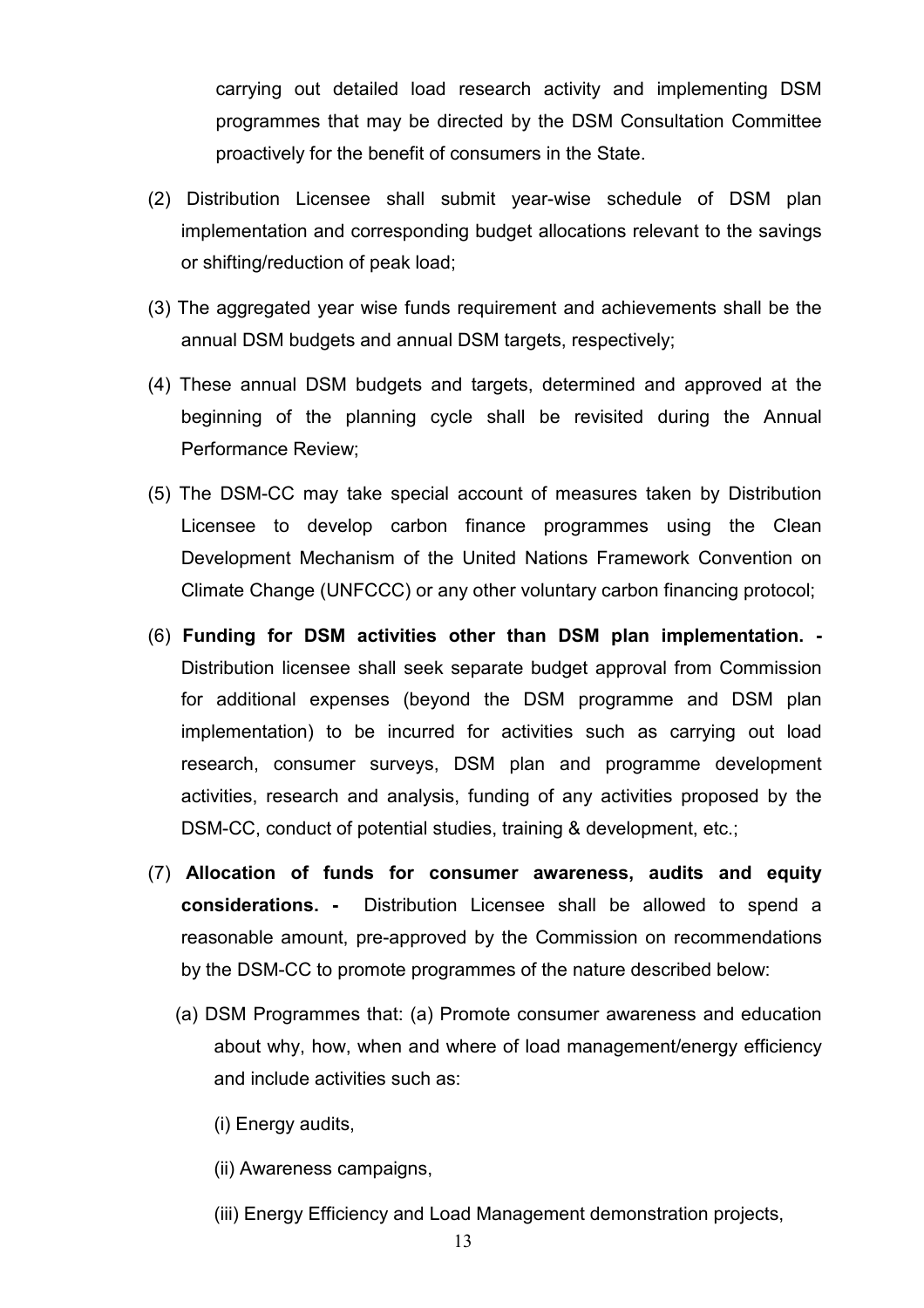- (iv) Training programmes, seminars, workshops, round tables, conferences, business exchange meets (buyer-seller meets)
- (v) Establishment of permanent display/demonstration centres cum model "green"/ ultra energy efficient buildings (buildings that go beyond ECBC – Energy conservation Building Codes)
- (b) DSM Programmes for consumers below poverty line/consumers consuming less than 100 units per month (generally considered as low income consumers)

### 18. Monitoring and reporting of DSM Programmes. -

- (1) Distribution Licensee shall prepare plan and undertake monitoring and reporting of DSM programmes from time to time;
- (2) Reports on progress of DSM plan and expenses incurred on implementation of DSM plan shall be submitted by the Distribution Licensee every three months to the Commission.

### 19. Evaluation Measurement and Verification of DSM Programme. -

- (1) Distribution Licensee shall prepare plan for evaluation, measurement and verification of savings from DSM programmes;
- (2) Third party Evaluation Measurement and Verification of DSM programmes may be undertaken by the Commission or third party. Such third party shall be either appointed by the Commission directly or by the Distribution Licensee as per eligibility criteria that shall be set by the Commission and engagement of third party shall be got approved from the Commission. While engaging the agency, the Commission shall ensure that the Agency is not undertaking any other engagement which could conflict with the interests of the consumers in the State;
- (3) Distribution Licensee shall make available necessary information/data to the Commission or third party assigned by the Commission to measure and verify the savings from DSM programmes.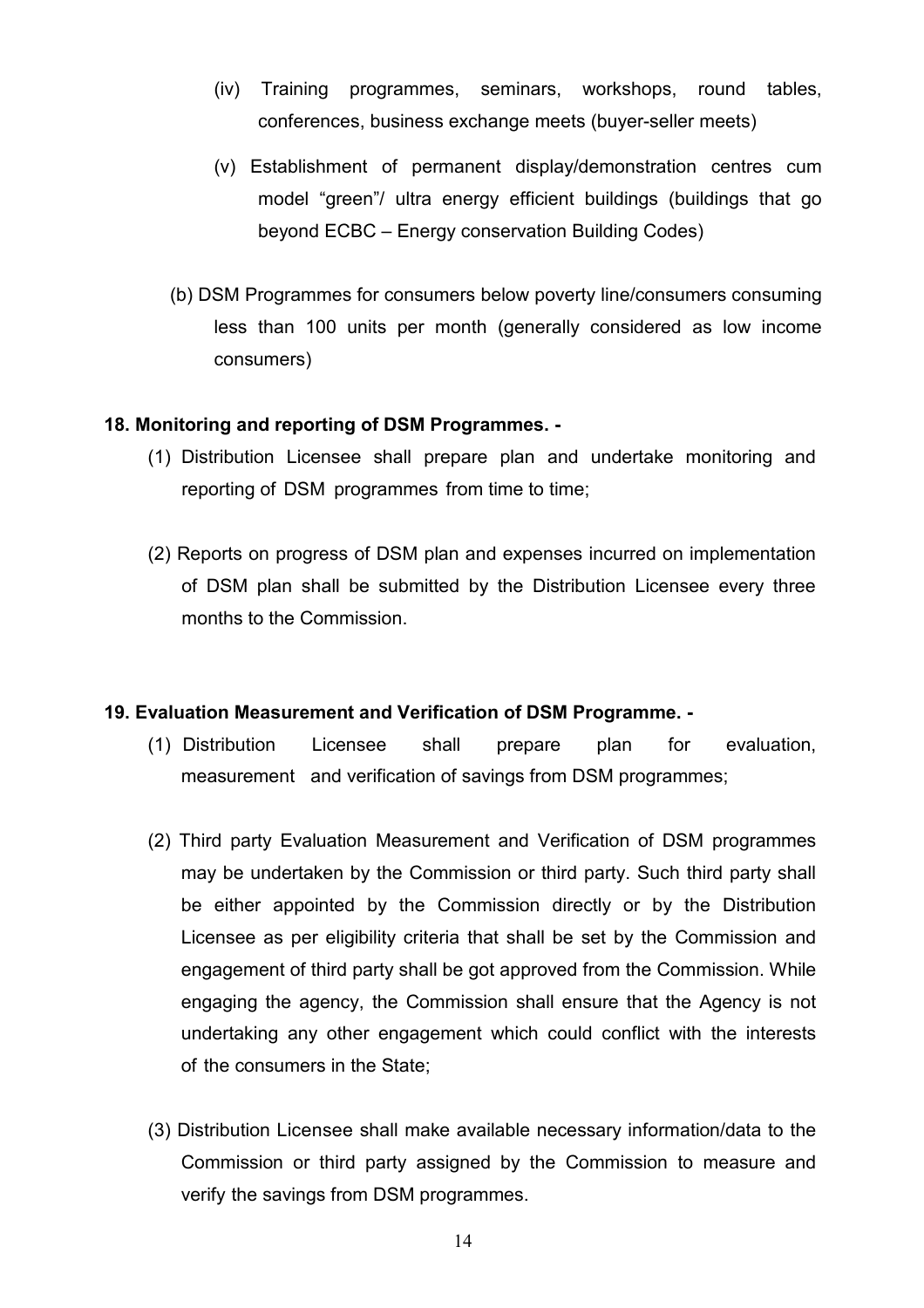#### Chapter V: DSM Plan and Programme Completion Report

20. The Distribution Licensee will prepare and submit a detailed Program Completion Report and submit the same to the Commission within one month of completion of such programme;

21. The Report shall cover the programme expenses, achievements, outcomes and outputs, constraints and difficulties faced, conclusions, recommendations, lessons learned and way forward.

#### Chapter VI: Incentives

22. The Commission shall consider to provide appropriate tariff interventions to support DSM, viz. extending Time of day metering up to LT services, load management, rebate for energy efficient buildings / appliances etc.;

23. The Commission may provide incentives to Distribution Utilities commensurate with their achieving or exceeding DSM Objectives;

#### Chapter VII: Miscellaneous

24. The Commission may, at any time add, vary, alter, modify or amend any provisions of these regulations;

25. If any difficulty arises in giving effect to the provisions of these Regulations, the Commission may, by general or specific order, make such provisions not inconsistent with the provisions of the Act, as may appear to be necessary for removing the difficulty;

15